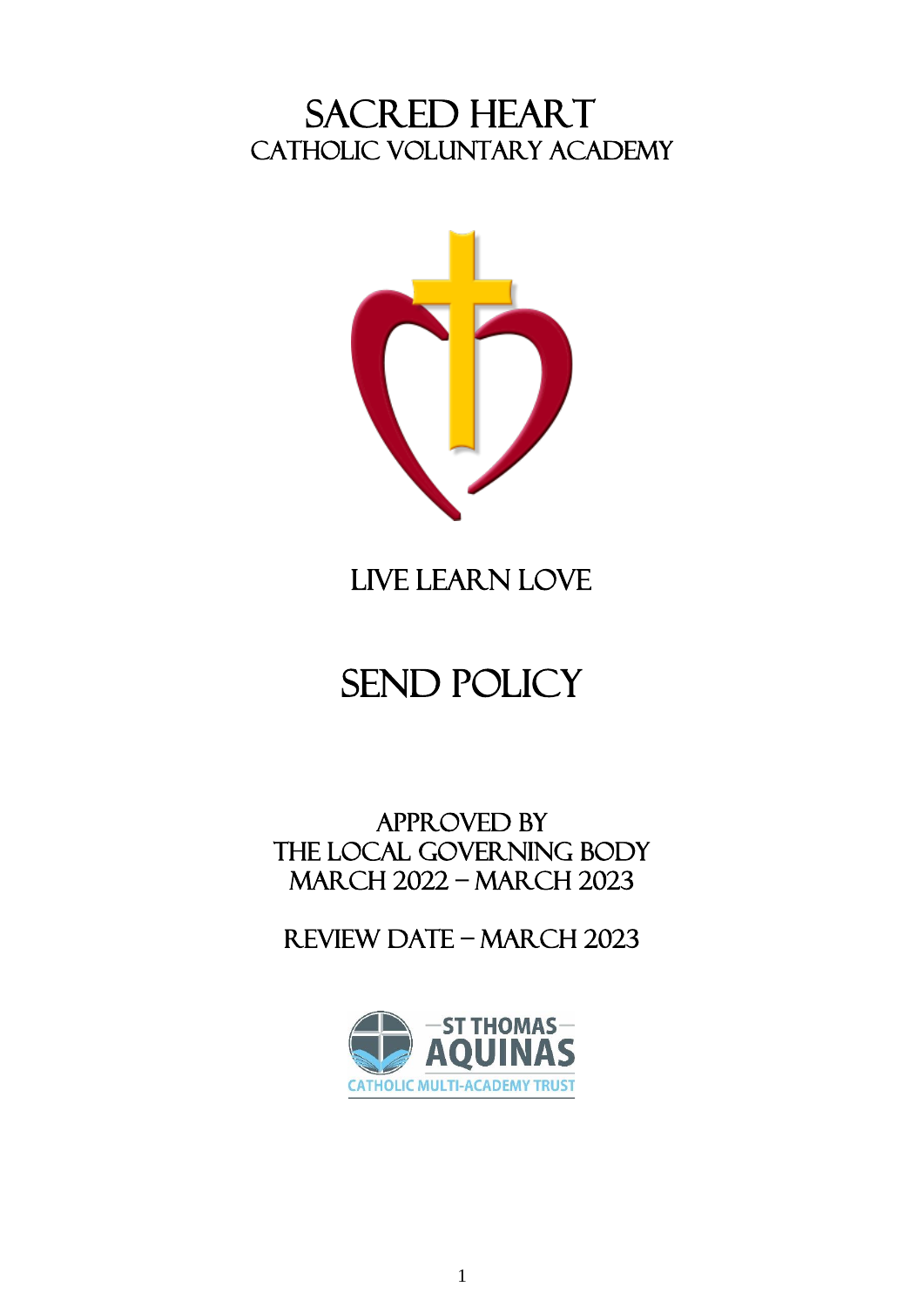## **COMPLIANCE**

This policy complies with the statutory requirement laid out in the SEND Code of Practice 0 – 25 (July 2014) 3.66 and has been written with reference to the following guidance and documents:

- Equality Act 2010: advice for schools DfE Feb 2013
- SEND Code of Practice 0 25 (July 2014)
- School SEN Information Report regulations (2018)
- Statutory Guidance on Supporting Pupils at school with medical conditions April 2014
- The National Curriculum in England Key Stage 1 and 2 framework document Sept 2013
- Safeguarding Policy
- Accessibility Plan
- Teachers Standards 2012

#### **CONTEXT & CONTACT**

Sacred Heart Catholic Voluntary Academy is a single form entry school. It became an academy school on  $1<sup>st</sup>$  July 2012 and now is part of the St Thomas Aquinas Multi Academy Trust.

At Sacred Heart Catholic Voluntary Academy, the Special Educational Needs/Disabilities Coordinator (SENDCO) is Mr Philip Saxton who is employed as a part time SENDCo (1 day per week equivalent). He can be contacted via email on [psaxton@aquinas-cmat.org](mailto:psaxton@aquinas-cmat.org)

The SENDCO is a qualified teacher and a member of the Senior Leadership team and has the National SENDCo Award Qualification (Role of the SENDCO in Schools SEND Code of Practice Chapter 6).

#### **AIMS & OBJECTIVES**

We are committed to using our best endeavours to provide an appropriate and high quality education for *all* children at our school, which enables them to

- Achieve their best
- Become confident individuals living fulfilling lives
- Make successful transition to their next phase of education
- To respect the fundamental values of British society through our faith and love

We consider all teachers to be a teacher of every child, including those with special educational needs and disabilities. We have the highest aspirations and expectations for all pupils, including those with special educational needs.

We aim to achieve a community where parents and those working in school have a mutual trust and confidence in each other, created through clear, consistent approaches to communication and collaborative working, to enable outstanding outcomes for children with SEND**.**

We aim to provide all children, including those with special educational needs and disabilities, with a broad, balanced academic and social curriculum, which is accessible and ensures they are fully included in all aspects of school life and feel equally valued and fully part of the school community.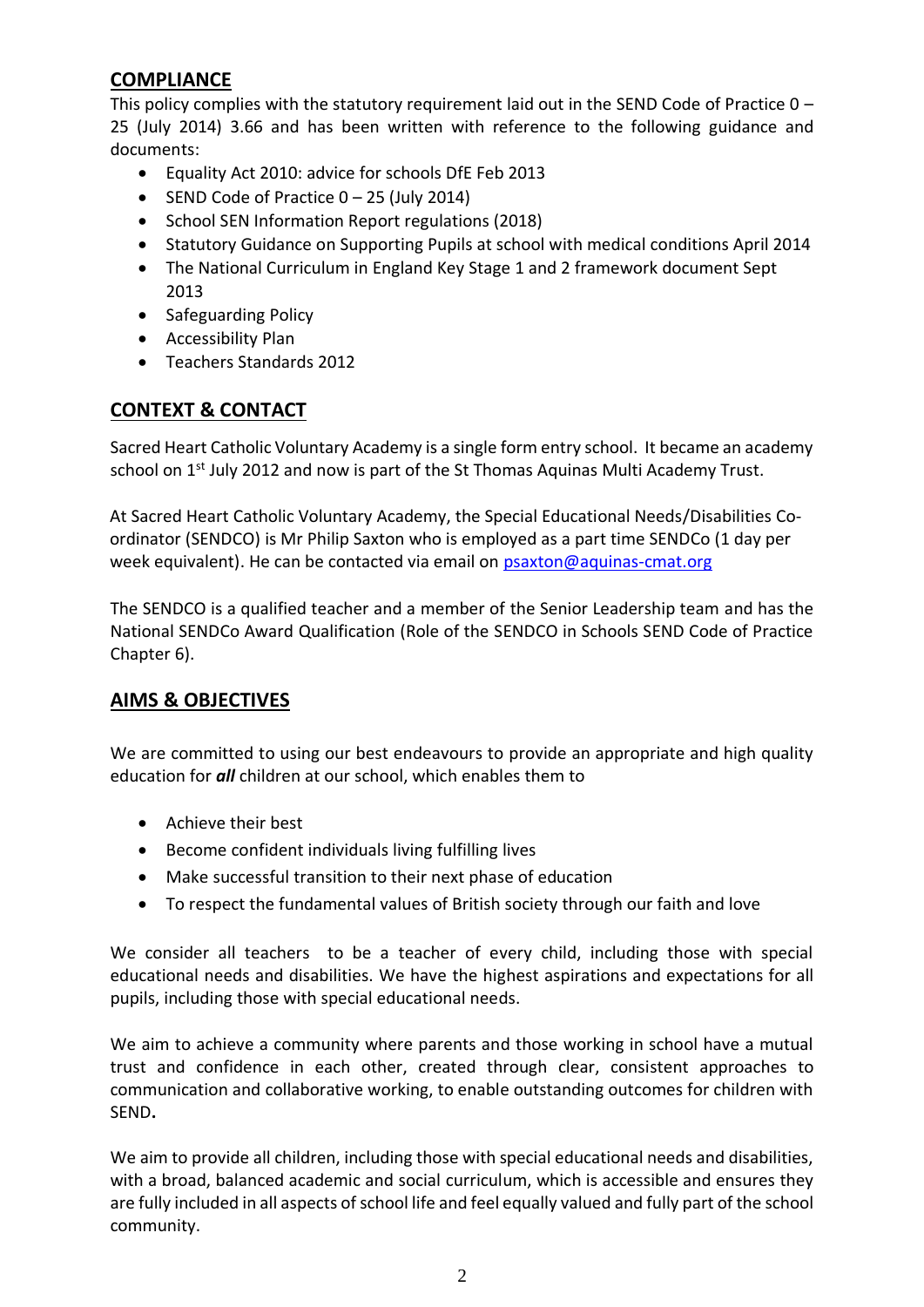To achieve this aim we will:

- 1. Strive to establish a fully inclusive school, eliminate prejudice and discrimination and create an environment where all children can be happy, flourish and feel safe.
- 2. We will respond to learners in ways, which take account of their varied needs and life experiences, moving away from an approach that locates a problem within the child, but means doing everything we can to meet a child's SEND.
- 3. We are committed to identifying a pupil's special educational needs at the earliest point and then making effective provision as this is known to improve long term outcomes.
- 4. We will monitor and review the progress of all pupils to ensure all cohorts are able to reach their full potential.
- 5. Work in close partnership with parents to achieve these aims. We are committed to parents participating as fully as possible in decisions and being provided with information and support necessary to enable this.
- 6. Support pupils themselves to participate in discussions and express their views and be fully involved in decisions, which affect them encouraging them to become increasingly effective self-advocates.
- 7. Work in close partnership with a range of specialist agencies to enable us to provide effective targeted support.
- 8. Provide support, advice and training for all staff working with pupils with special educational needs to enable them to be increasingly able to adapt teaching to respond to the strengths and needs of all pupils.
- 9. Appoint a qualified Special Needs Coordinator who will have responsibility for the dayto-day operation of the SEND policy and coordination of specific provision made to support individual pupils with SEND, including those who have EHC plans.

The Headteacher, SENDCO, all staff, the MAT SEND working group and the Governing Body will work within the guidance outlined in the SEND Code of Practice 0 -25 (July 2014)

#### **IDENTIFICATION OF SPECIAL EDUCATIONAL NEEDS AND DISABILITY**

A pupil has SEND where their learning difficulty or disability calls for special educational provision to be made for them, that is provision different from or additional to that normally available to pupils of the same age**.** For some children, SEND can be identified at an early age. However, for other children and young people difficulties become evident only as they develop**.**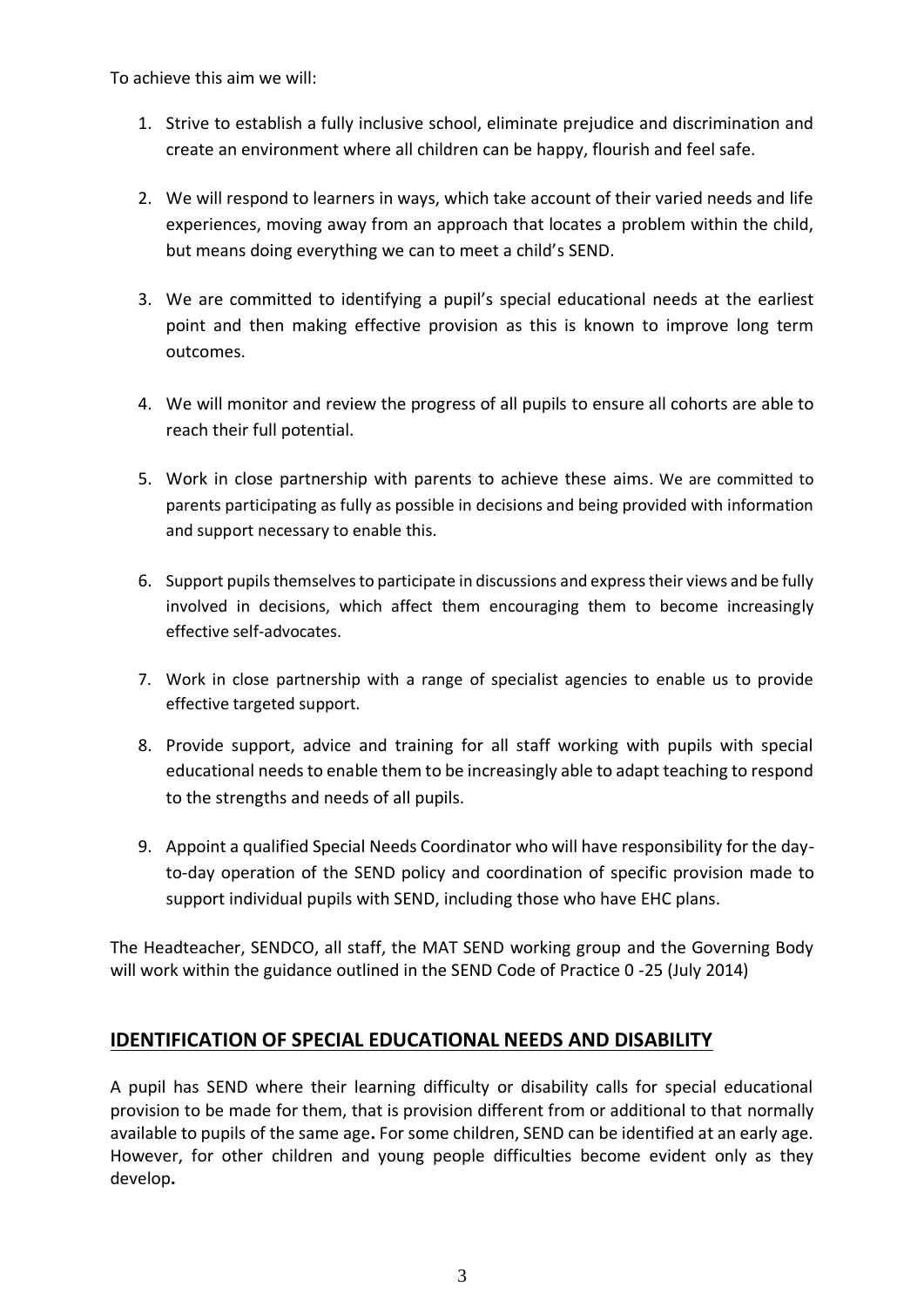The identification of SEND is built into the overall approach to monitoring the progress and development of *all* pupils. Class teachers will assess each pupil's current skills and levels of attainment on entry, building on information from previous settings. Class teachers then make regular assessments of progress for all pupils identifying in particular where pupils are making less than expected progress given their age and individual circumstances. Where a pupil's progress is causing concern, this may be characterised by progress which:

- Is significantly slower than that of their peers starting from the same baseline
- Fails to match or better the child's previous rate of progress
- Fails to close the attainment gap between the child and their peers
- Widens the attainment gap

It can include progress in areas other than attainment – for instance where a pupil needs to make additional progress with wider development or social needs.

#### **BROAD AREAS OF NEED AS OUTLINED IN THE SEND CODE OF PRACTICE (2014)**

These four broad areas give an overview of the range of needs that the school plans for and not to fit a pupil into a category. In practice, individual children or young people often have needs that cut across all these areas and their needs may change over time.

- Communication and Interaction
- Cognition and Learning
- Social, Emotional and Mental Health
- Sensory and/or Physical

The purpose of identification is to work out what action the school needs to take, not to fit a pupil into a category. In practice, individual children often have needs that cut across all these areas and their needs may change over time. In our school, the needs of the whole children will always be considered in this process.

There are other factors that may impact on progress and attainment that are not considered SEN:

- Disability
- Attendance and punctuality
- Health and Welfare
- English as an additional language
- Being in receipt of pupil premium grant
- Being a looked after child
- Being a child of a serviceman or service woman

Any concerns relating to a child's behaviour may be an underlying response to a need, which the school would work with parents to identify.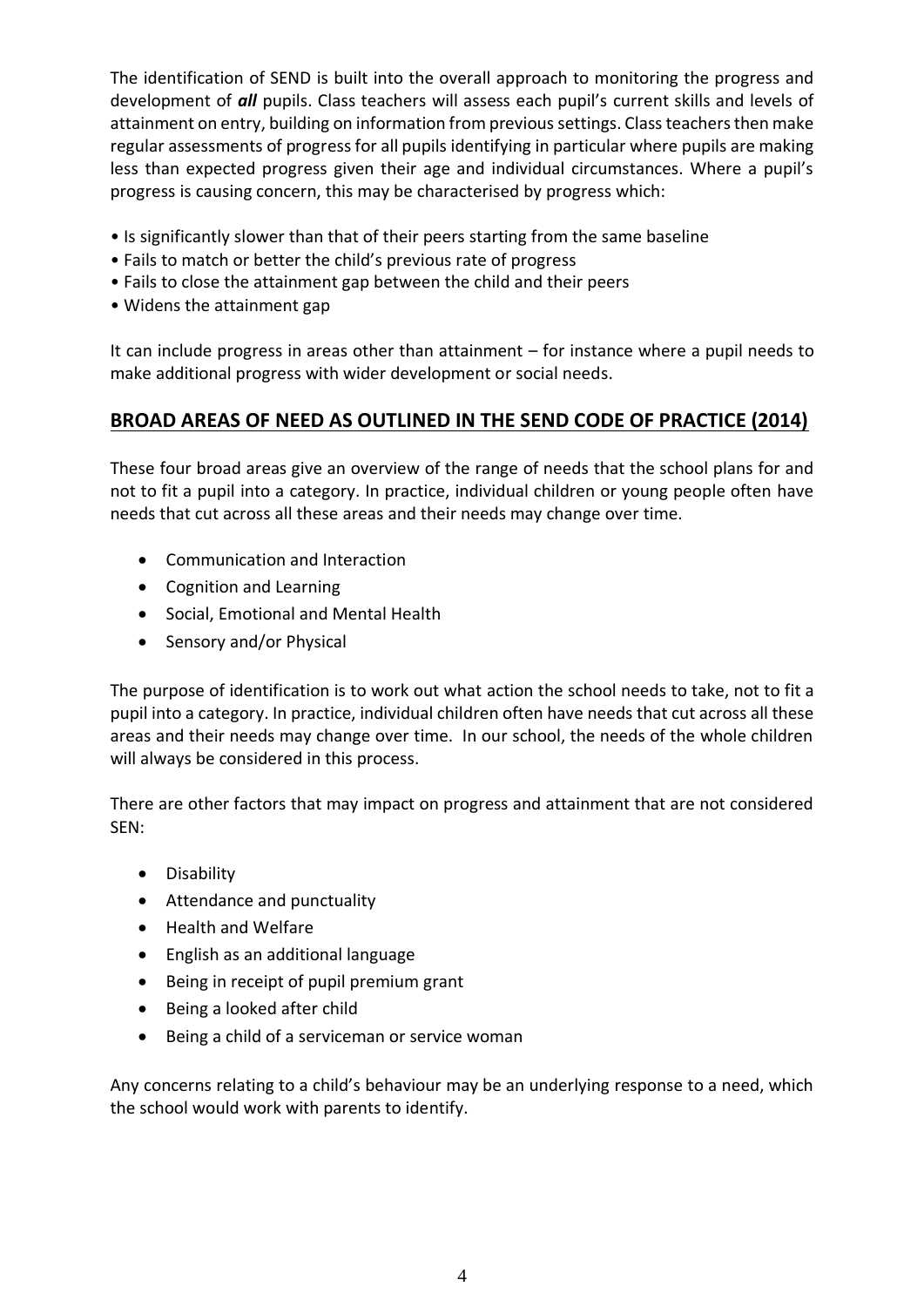#### **THE GRADUATED APPROACH TO SEND SUPPORT**

Identifying and adapting teaching to meet pupils' needs is a process that is in place for all pupils. The school has a rigorous and regular system, through termly pupil progress meetings, to identify where pupils are not making expected progress or working below national expectations. Class teachers will put in place if necessary, relevant and timely interventions, through quality first teaching, appropriate differentiation and in-class support, aimed at closing the gap or raising the attainment. The class teacher will also talk with parents to ensure there is a shared understanding of pupils needs and to gain parental perspective on any emerging concerns and areas of strength.

Where a pupil's needs are persistent, the class teacher will complete an initial concern form and arrange to meet with the SENDCO. At this meeting the requirement for additional finetuned assessments will be ascertained. Parents will be invited to attend this meeting and share their perspective. Where appropriate, the child's views will be sought. If, as a result of this process, it is clear that different and additional provision is required to meet the child's needs, the child will then be placed on the school SEN record at 'SEN Support'. The parents will be informed if the school is making special educational provision for a child. The class teacher remains responsible and accountable at all times for the progress and development of all children in his/her class, even where a child may be receiving support from a teaching assistant. High quality teaching differentiated for individual pupils is always seen as the first step in responding to pupils' who may have SEND

Working together the SENDCO, class teacher, parents and child (where appropriate) will select appropriate support and intervention to meet the outcomes identified for the pupil, based on reliable evidence of effectiveness. Staff with sufficient skills and knowledge will deliver this. This SEN support will take the form of a four part cycle (assess - plan - do - review) through which earlier decisions and actions are revisited, refined and revised with a growing understanding of the pupils needs and of what supports the pupil in making good progress and securing good outcomes. This is known as the Graduated Approach. It draws on more detailed approaches, more frequent reviews and more specialist expertise in successive cycles in order to match interventions to the SEND of a child.

The effectiveness of the support and interventions and their impact on the pupil's progress will be reviewed each term. The review process will include an evaluation of the impact and quality of the support and intervention and the views of the pupil and their parents. This review will then feed back into the analysis of the pupil's needs. The class teacher, with support from the SENDCO where needed, will revise the support in light of the pupil's progress and development, deciding on any changes to the support and outcomes in consultation with the parent and pupil.

The school can involve specialists at any point to for advice regarding early identification and effective support. However, where a pupil continues to make less than expected progress, despite evidence-based support and interventions that are matched to the pupil's area of need, the school will consider involving specialists, including those secured by the school itself or from outside agencies**.** Parents will always be involved in any decision to involve specialists along with the child's class teacher and in appropriate cases, the child them self**.** Specialist agencies will only be contacted where parents are in agreement. It is the SENDCO's role to contact any specialist agencies and ensure that the involvement of specialists and what was discussed or agreed is recorded and shared and fully understood by parents, teaching staff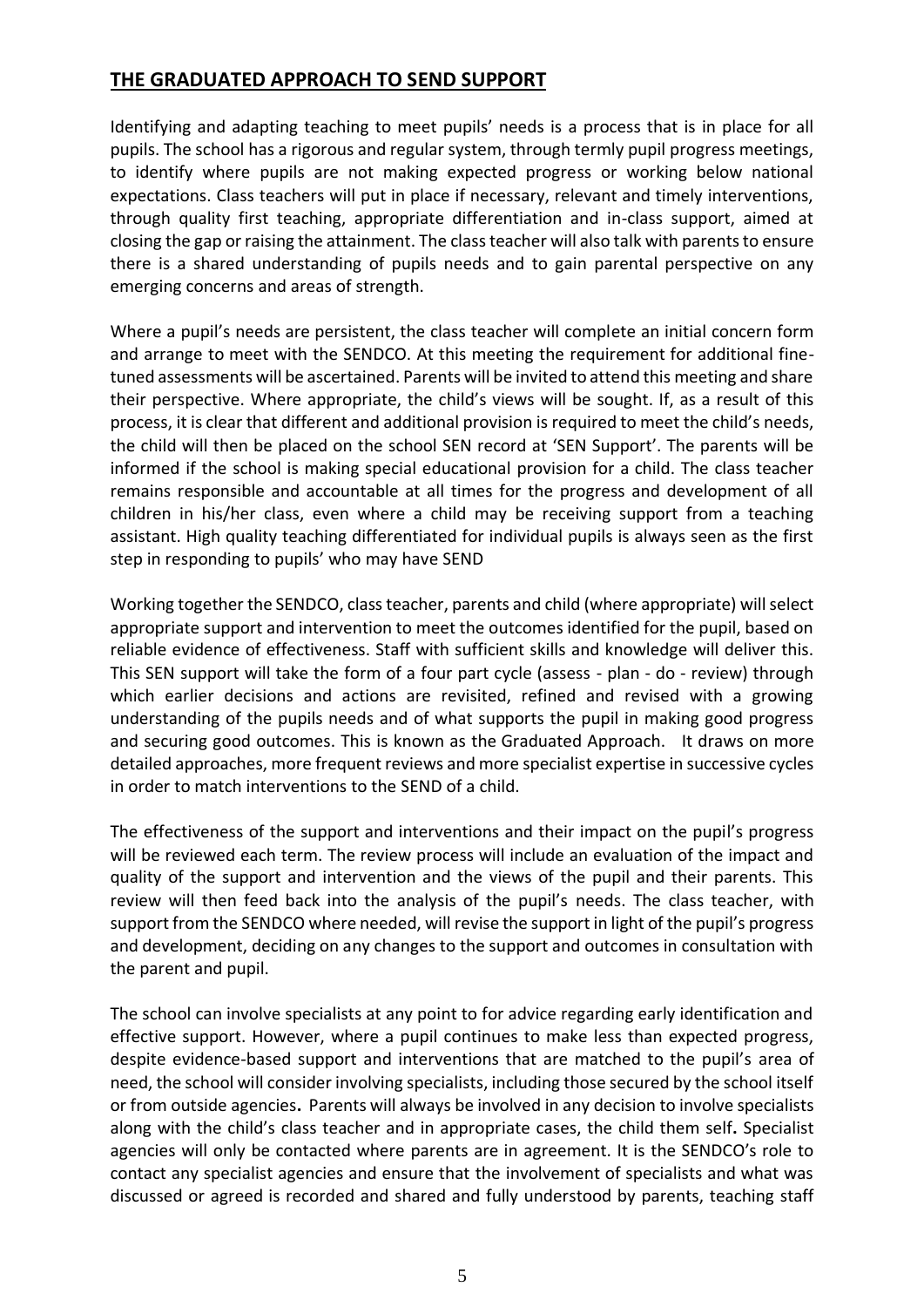and, where appropriate, the child. The involvement of specialists and what was discussed or agreed will be recorded and shared with the parents and teaching staff supporting the child.

#### **Examples of specialist agencies used by and that are available to be used by the school**

- Educational psychologists
- Child and Adolescent Mental Health Services (CAMHS)
- Education Inclusion Service specialist teachers
- Specialist teachers for children with hearing and vision impairment, including multisensory impairment, and for those with a physical disability
- Speech and language therapists
- Occupational therapists and physiotherapists
- ASD services
- Cognitive learning services
- The Diana Service

In some cases, there is a charge for accessing specialist agency support; funding for which will come from the school's notional SEND budget and will be monitored by the SENDCOs and Headteacher.

Where pupils are made subject to an EHC plan, the school will work in close partnership with any specialist agencies as named on the Plan to provide support and specialist advice.

## **THE LA SEN SUPPORT PLAN AND EDUCATION HEALTH AND CARE PLAN PROCESS**

Where the special educational provision required to meet the child or young person's needs cannot reasonably be provided from within the resources normally available to the school, the school, in consultation with parents, will consider if requesting Top-up Funding *or* Education, Health and Care assessment from the Local Authority is appropriate. To inform this decision, the SENDCO will have close regard to the local authority's criteria for funding through an SEND Support Plan or for an EHC Plan assessment.

This can be found on the Leicestershire Local Offer web site

[\(http://www.leics.gov.uk/index/children\\_families/local\\_offer.htm\)](http://www.leics.gov.uk/index/children_families/local_offer.htm) along with information on the EHC plan coordinated assessment process and will be shared in full with parents to ensure they are confident and clear about what the process and how they are involved in it.

#### **REMOVING PUPILS FROM THE SEN REGISTER**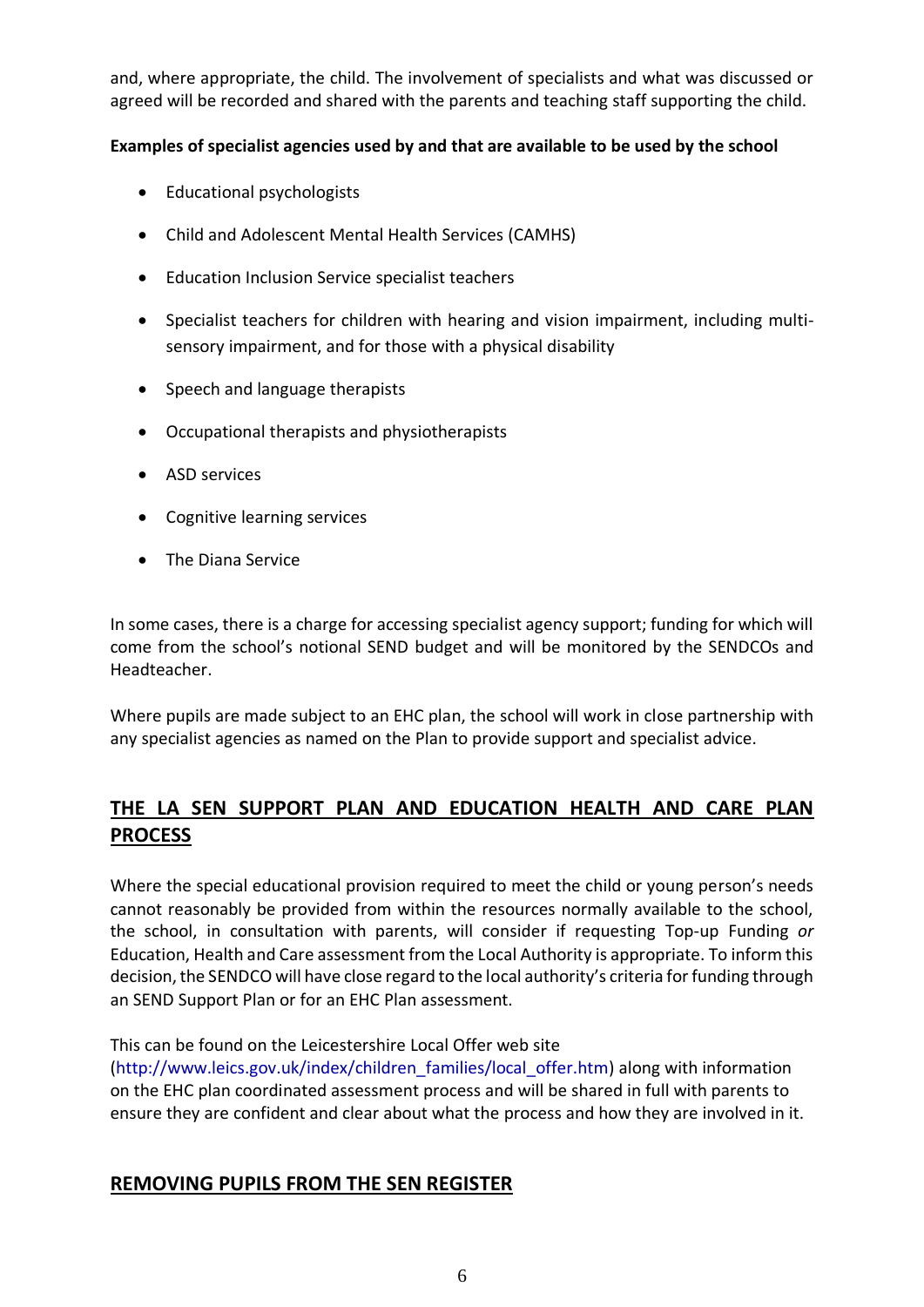In consultation with parents, the child will be considered for removal from the SEND register where he / she has made sustained good progress that:

- $\triangleright$  Betters the previous rate of progress and has sufficiently closed the attainment gap between the child and their peers of the same age,
- $\triangleright$  Or where a child's wider development and /or social needs have improved and progress in the targeted area is sustained
- $\triangleright$  And SEND Support is no longer required to ensure this progress is sustained.
- $\triangleright$  (Children who are on the register for medical reasons will remain so until no longer necessary)

## **SUPPORTING PARENTS/CARERS OF CHILDREN WITH SEN**

The school is fully committed to a meaningful partnership with parents of children with special educational needs where they can be as fully involved as possible in decisions and are provided with the information and support necessary to enable participation in those decisions.

The school will do this by**:**

- Always making parents feel welcome and actively listening to their concerns, wishes and aspirations for their child, instilling confidence and building effective partnerships.
- Providing all information in an accessible way
- SENDCO available for meeting by appointment through the school office or by email.
- Publishing about how the school implements the SEND Policy on the school web site following the information set out in the SEND information regulations (2014) and as part of the school's contribution to the Local Offer. [\(http://www.leics.gov.uk/index/children\\_families/local\\_offer.htm\)](http://www.leics.gov.uk/index/children_families/local_offer.htm)
- Class teachers meeting with parents, in addition to parent evening appointments, to discuss concerns regarding pupils' progress at the earliest opportunity, raised either by the class teacher or the parents themselves.
- Class teachers will invite parents of pupils with SEND in their class at least three times a year to set and review the outcomes of support, discuss the activities and support that will help achieve them, and identify the responsibilities of the parent, the pupil and the school. It will provide an opportunity for the parents to share their views. This meeting may part of or in addition to parents' evening meetings and may be supported by the SENDCO.
- The school will ensure that teaching staff are supported to manage these conversations as part of their professional development.
- Support and guide parents in ways that they can help with their child's learning and development at home.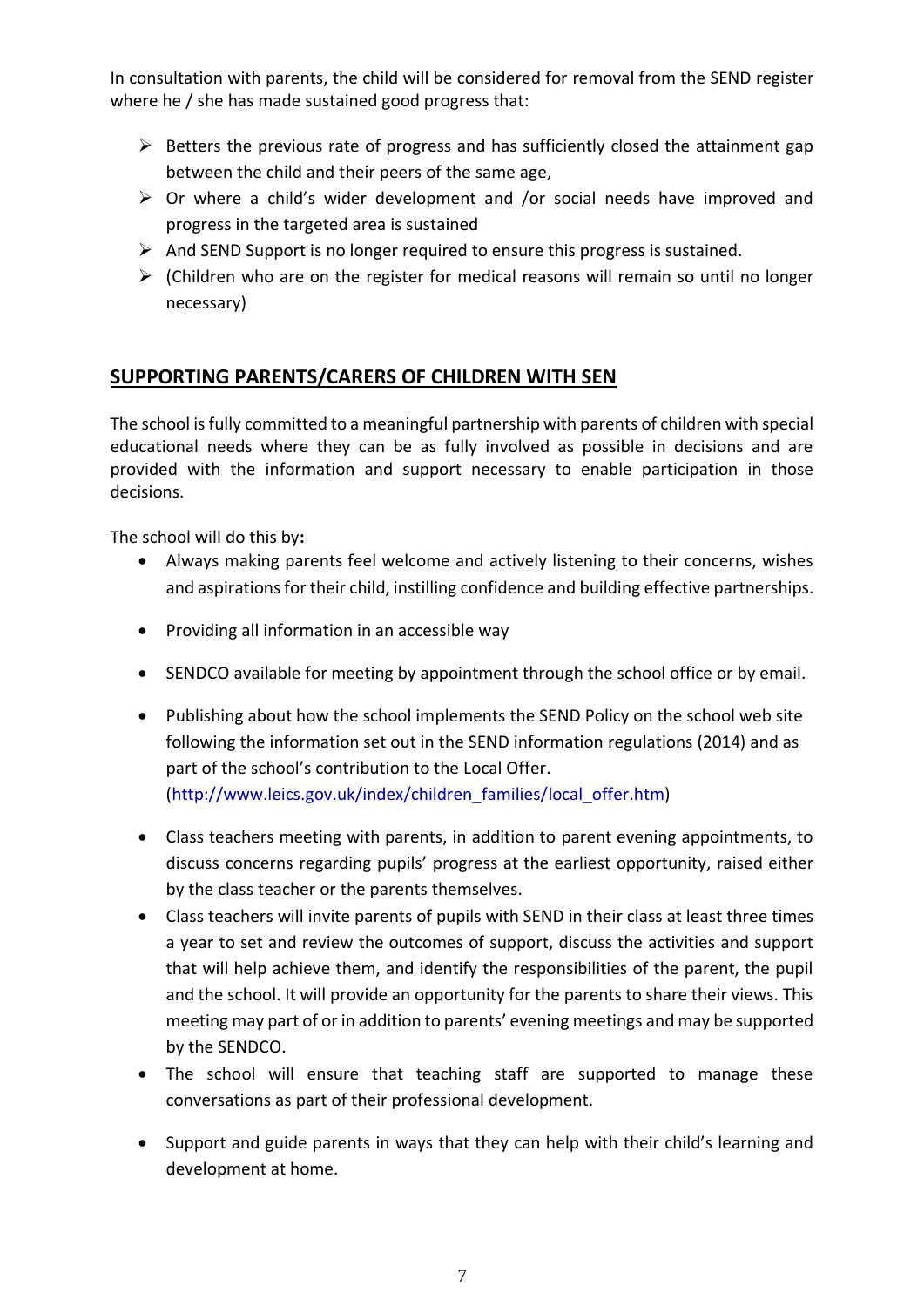- A record of the outcomes, action and support agreed through the discussion are kept and shared with all the appropriate school staff and a record will be given to the pupil's parents.
- Signposting parents to wider support, information and services pertinent to their child's SEND by ensuring they know how to access the Local Offer and the LA's Parent Partnership Service.
- Consulting with a representative group of parents of pupils with SEND when reviewing the school's SEND Information Report (see school web site) and the SEND policy. A paper copy will be made available to parents on request.
- Planning in additional support for parents at key times, for example, when considering and making a referral for a coordinated assessment for an EHC plan and to ensure smooth and successful transition into the school or to next phase of education.
- Making use of media to contact parents and for parents to contact school in line the school's Communication policy *(email, text, phone, face to face, vitual meetings).*
- Seeking parents' views through parent voice and considering adjustments to practice in the light of analysis.

#### **SUPPORTING PUPIL VOICE**

The school recognises that all pupils have the right to be involved in making decisions and exercising choice. We aim to develop pupils' self-advocacy skills to enable them to transfer to their next phase of education confident and able to communicate, convey, negotiate or assert their own interests, desires, needs, and rights becoming increasingly able to make informed decisions about their learning and future and take responsibility for those decisions.

How the school will do this:

- Self-knowledge is the first step towards effective self-advocacy so, with their parents, we will support pupils to understand their strengths, needs and approaches to learning that are particularly successful for them and to have the confidence to voice their concerns, hopes and aspirations.
- Wherever possible and in an age appropriate manner, pupils with SEND are involved in monitoring and reviewing their progress are and as fully as possible in making decisions about future support and provision. Their views are recorded and shared.
- All staff will actively listen to and address any concerns raised by children themselves.
- Planning in additional support for pupils at key times, for example, when considering and making a referral for a coordinated assessment for an EHC plan and to ensure smooth and successful transition into the school or to next phase of education.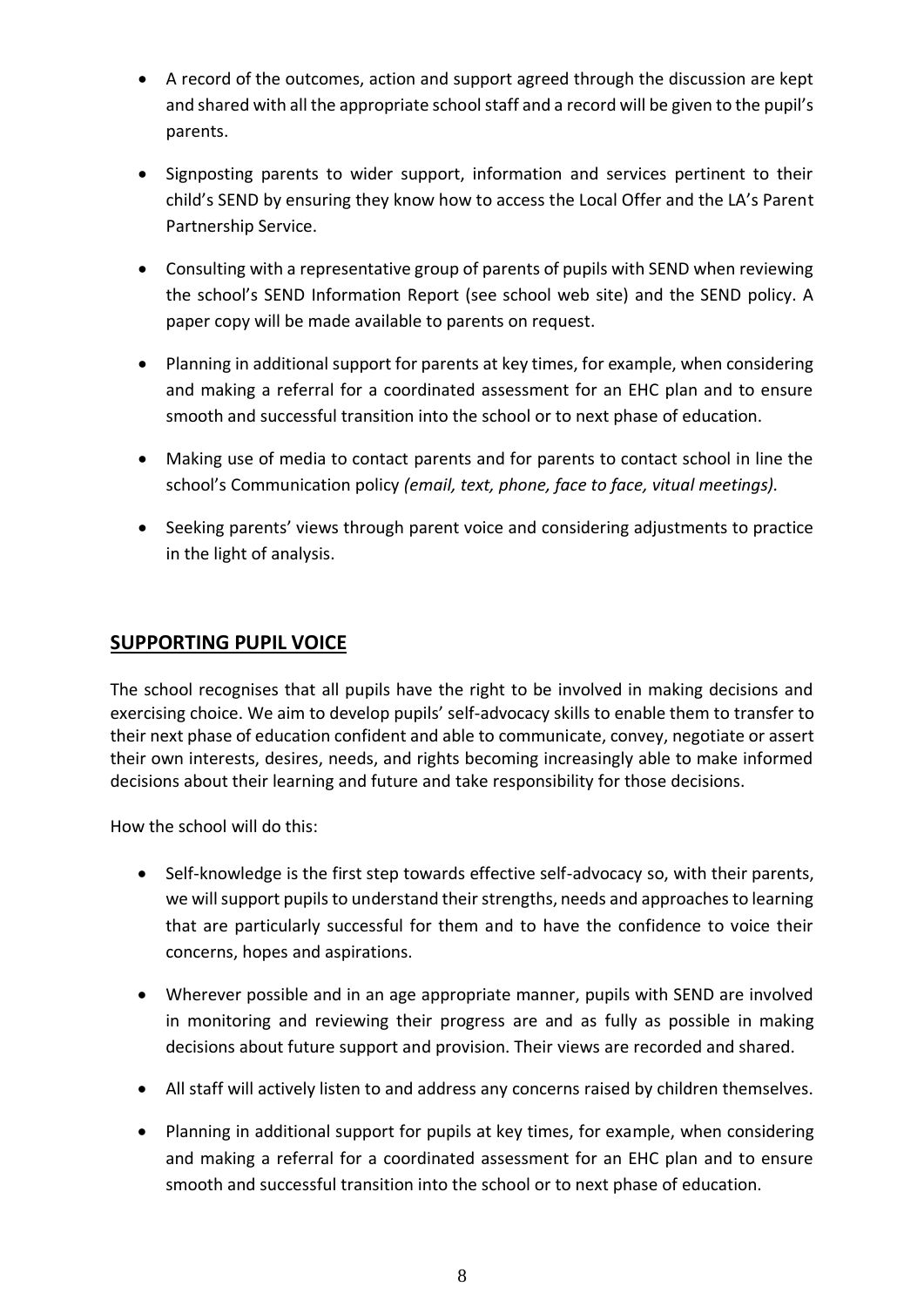• Pupils are also provided with additional support to contribute as fully as possible in their Annual Review. This can be, for example, by attending part of the review meeting in person, preparing a statement to be shared at the meeting, using a peer advocate to support them in the meeting or by preparing a recorded presentation to share at the meeting.

#### **SUPPORTING PUPILS AT SCHOOL WITH MEDICAL CONDITIONS**

The school recognises that pupils at school with medical conditions should be properly supported so that they have full access to education, including school trips and physical education. Some children with medical conditions may be disabled and where this is the case the school will comply with its duties under the Equality Act 2010.

Some may also have special educational needs (SEND) and may have a statement, or Education, Health and Care (EHC) plan which brings together health and social care needs, as well as their special educational provision where the SEN Code of Practice (2014) is followed. Arrangements in place in schools to support pupils at school with medical conditions are detailed with the school's policy for Supporting Pupils with Medical Conditions.

#### **MONITORING AND EVALUATION OF SEN**

The school regularly and carefully monitors and evaluates the quality and effectiveness of provision for all pupils including those with SEND. This is done through scrutiny of data related to the achievement of pupils with SEND, work scrutiny, observation and sampling of parent and pupil questionnaires. The school's SEND Governor also has a role in scrutinising the findings of the school's self-evaluation and relevant Government data as part of the Governing body's process of monitoring the effectiveness of the school's SEND Policy.

#### **TRAINING**

To maintain and develop the quality of teaching and provision to respond to the strengths and needs of all pupils, all staff are encouraged to undertake training and development.

Training needs of staff are identified through the school's self-evaluation process.

All teachers and support staff undertake an induction process on taking up a post and this includes a meeting with the SENDCO to explain the systems and structures in place around the school's SEND provision and practice and to discuss the needs of individual pupils.

The school's SENDCO regularly attends the St Thomas Aquinas Trust SENDCO Network, Development Group Network and Local SENDCO meetings in order to keep up to date with local and national updates in SEND.

#### **FUNDING FOR SEN AND ALLOCATION OF RESOURCES**

The school's core budget is used to make general provision for all pupils in the school including pupils with SEND. In addition, every school receives an additional amount of money to help make special educational provision to meet children's SEND. This is called the 'notional SEN budget'.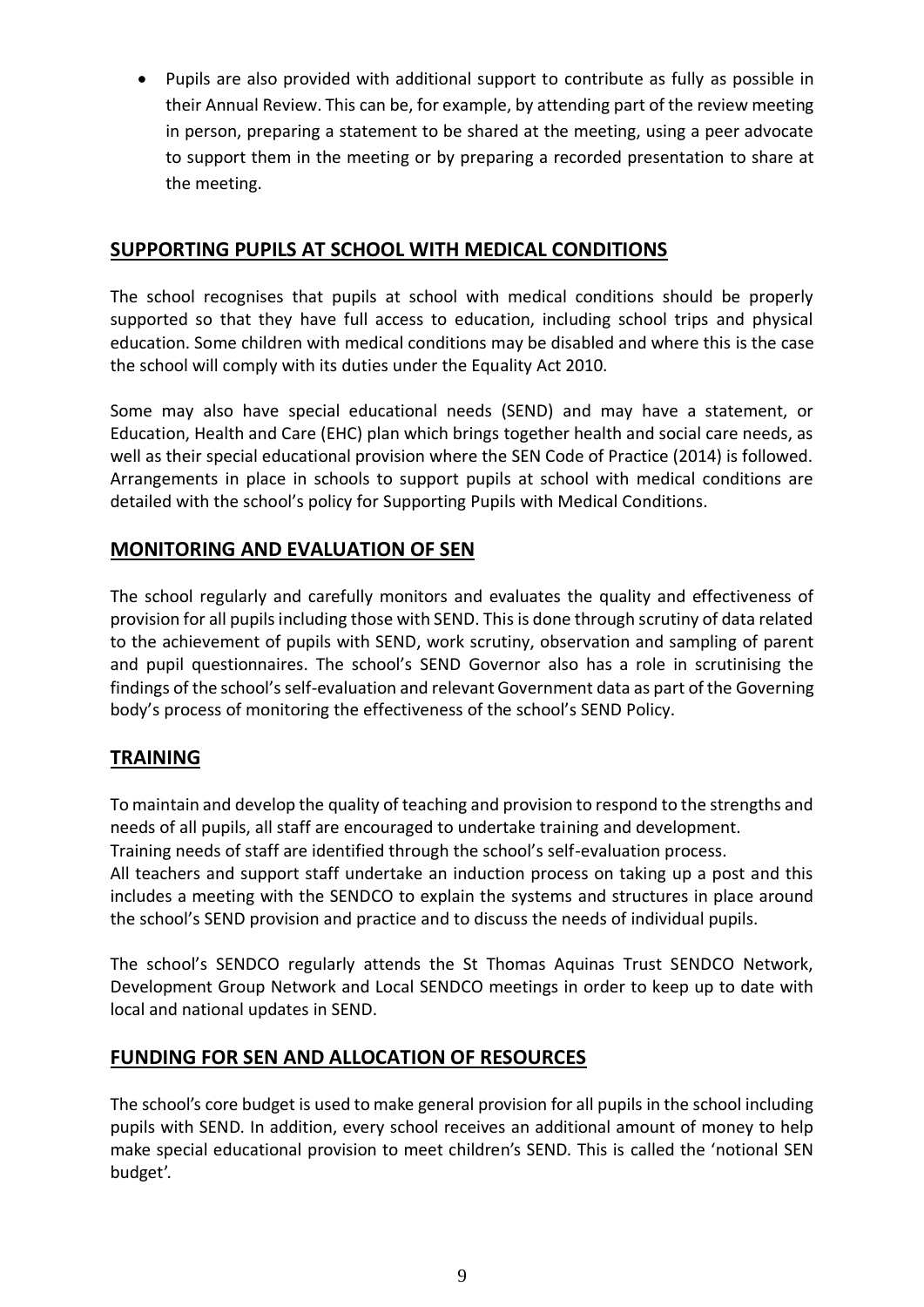The amount in this budget is based on a formula, which is agreed between schools and the local authority. The government has recommended that schools should use this notional SEN budget to pay for up to £6,000 worth of special educational provision to meet a child's SEND. Most children with SEND need special educational provision that comes to less than £6,000. If the school can show that a pupil with SEND needs more than £6,000 worth of special educational provision, it can ask the local authority to provide top-up funding to meet the cost of that provision. Where the local authority agrees, the cost is provided from funding held by the local authority in their high needs block. Schools are expected to use this funding to make provision for that individual pupil

The school may also make use of Pupil Premium Funding where a pupil is registered as SEND and is also in receipt of Pupil Premium grant to address the needs of these pupils and enhance learning and achievement.

Each term, in consultation with the Headteacher and class teachers, the SENDCOs will map the targeted provision in place for pupils on the SEND record to show how resources are allocated and to monitor the cost of the whole of our SEND provision. This targeted provision is outlined on the school's Provision Map.

#### **ROLES AND RESPONSIBILITIES**

#### **SENDCO**

The key responsibilities of the SENDCO are taken from the SEND 0- 25 Code of Practice (2014) and include:

- Overseeing the day-to-day operation of the school's SEND policy
- Coordinating provision for children with SEND
- Liaising with the relevant Designated Teacher where a looked after pupil has SEND
- Advising a on the graduated approach to providing SEND support
- Advising on the deployment of the school's delegated budget and other resources to meet pupils' needs effectively
- Liaising with parents of pupils with SEND
- Liaising with early years providers, other schools, educational psychologists, health and social care professionals, and independent or voluntary bodies
- Being a key point of contact with external agencies, especially the local authority and its support services
- Liaising with potential next providers of education to ensure a pupil and their parents are informed about options and a smooth transition is planned